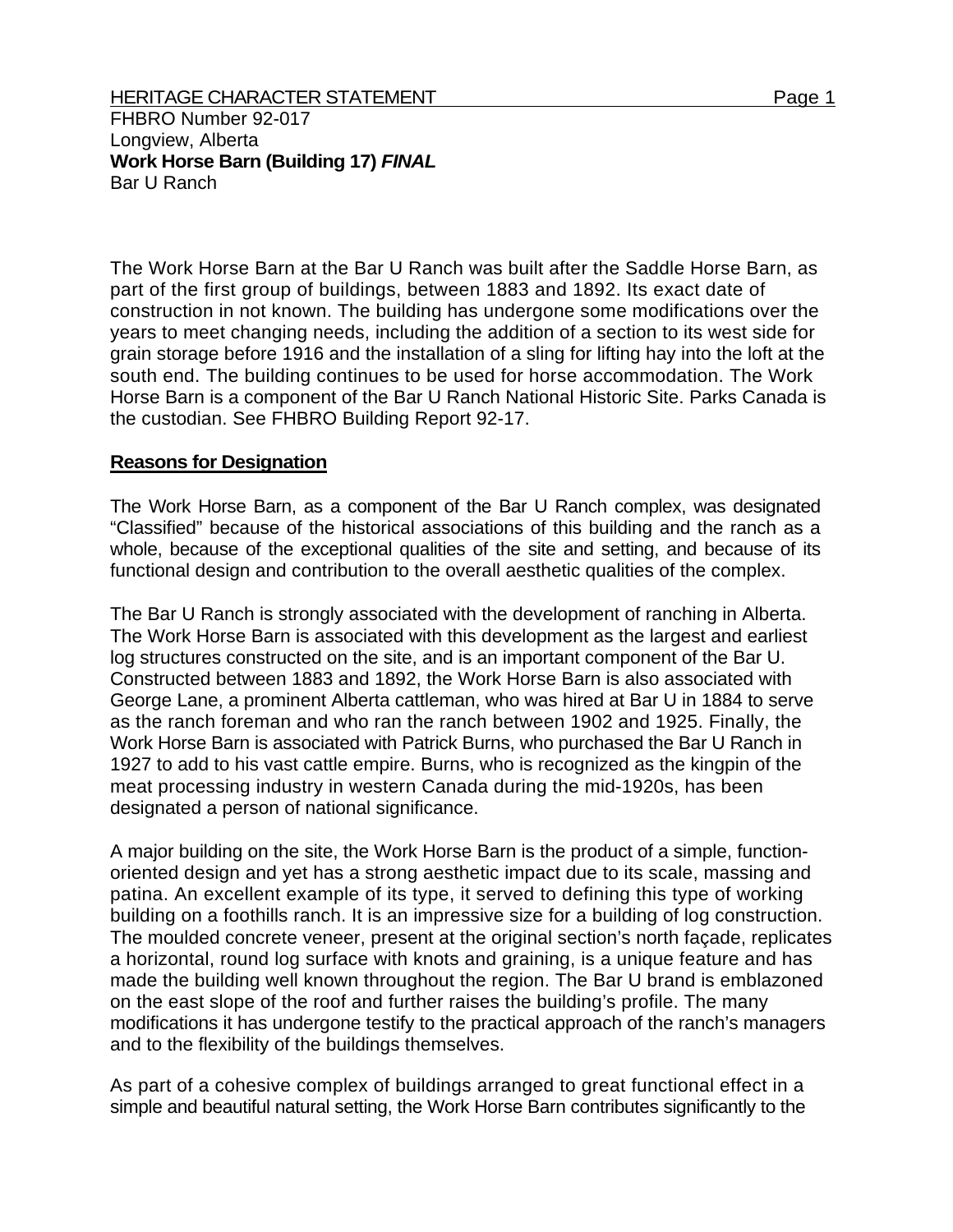character of the Bar U Ranch. The structure is associated with the corral to its east,

The interior of the original section of the Work Horse Barn contains ten standing stalls, two box stalls, a feed room and a tack room. A loft above was used for hay storage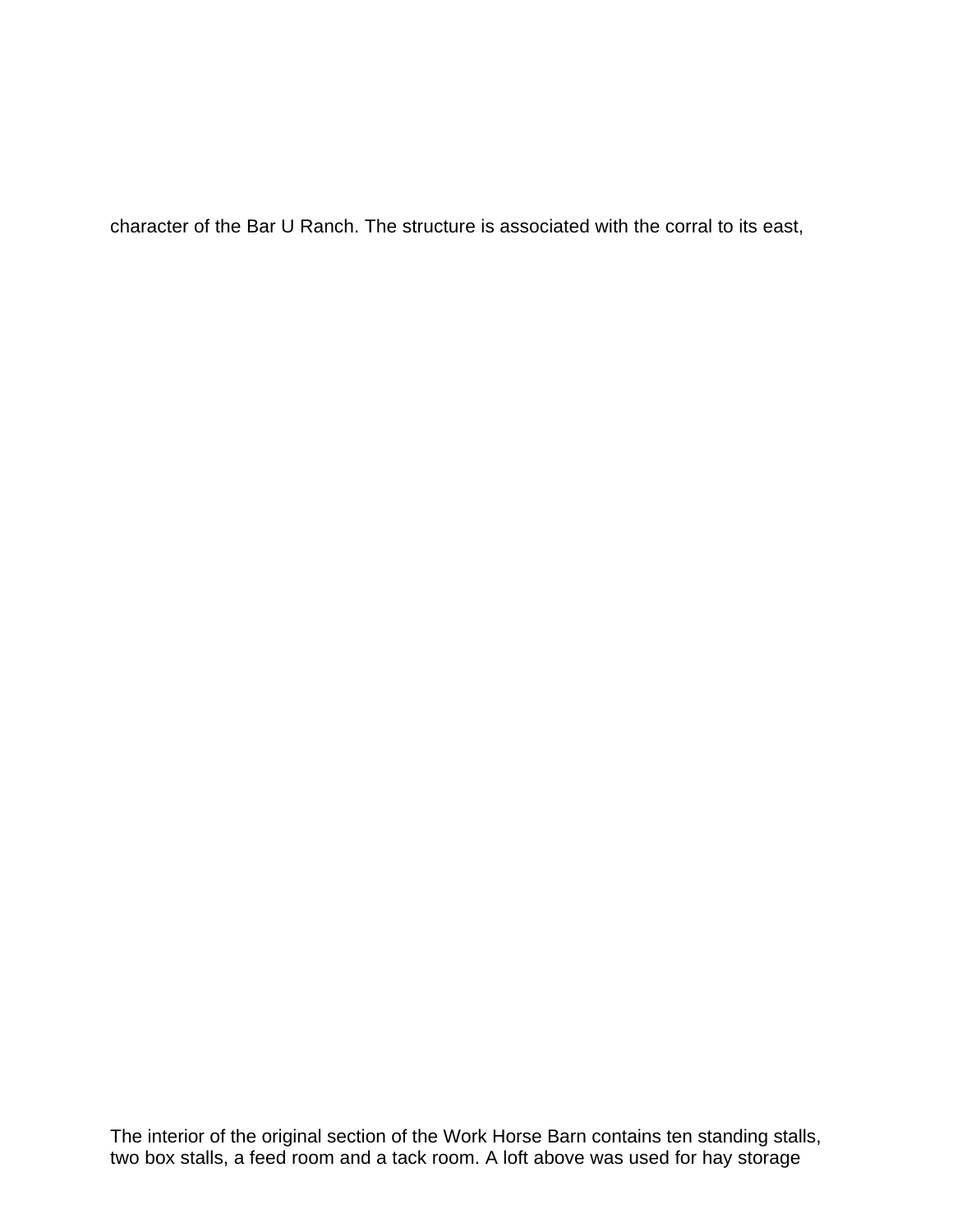FHBRO Number 92-017 Longview, Alberta **Work Horse Barn (Building 17)** *FINAL*  Bar U Ranch

and is located immediately south of the main road and west of the Saddle Horse Barn. It is a component of the historical grouping, within the community centre, that served as the engine of the overall ranch operation. The grouping strongly complements the Pekisko Creek valley grassland and valley ridge on which it is located.

The Work Horse Barn is also a component of the collection of pre-1927 buildings which contribute to the landmark value of the complex as one of the region's most important early ranch sites. This landmark value is reinforced by the designation of the complex as a National Historic Site.

## **Character Defining Elements**

The heritage character of the Work Horse Barn resides in its massing, construction techniques and materials, unique features, exterior finish, interior features and layout and setting.

The Work Horse Barn has two sections: the original two-storey log building with a gabled roof and the one-storey light-frame addition with a shed roof to its west. The walls of the original section consist of round logs with squared dovetail-notched corners. The logs used for the Work Horse Barn are larger in dimension than those used for other buildings on the site. The longitudinal walls are two log-lengths long, and are joined by being mortised into an upright log. The original section rests on a dry-laid sandstone foundation, later reinforced with concrete. The roof is built with pole rafters supported with purlins and queen posts, and it is covered with milled cedar shingles. A projecting peak was added at the south end of the roof ridge when the sling was introduced, to carry and shelter the mechanism. Two unusual features that add character to the building are the Bar U brand, which is stenciled on both roof slopes, and the moulded concrete veneer on the north façade that replicates a log wall. All these features are character-defining and merit protection. Any changes should be predicated on an understanding of the development of the building and its periods of significance.

The shed-roofed addition increased the stable area by approximately one third. This section rests on a concrete foundation. There is no finished floor, instead the area is surfaced with river stone. Its roof consists of light frame wood rafters, supported on one end by the original section's roof rafters, by a stud wall at the opposite end and by an intermediate purlin. The addition's roof is also covered with milled cedar shingles. Remaining interior features merit preservation.